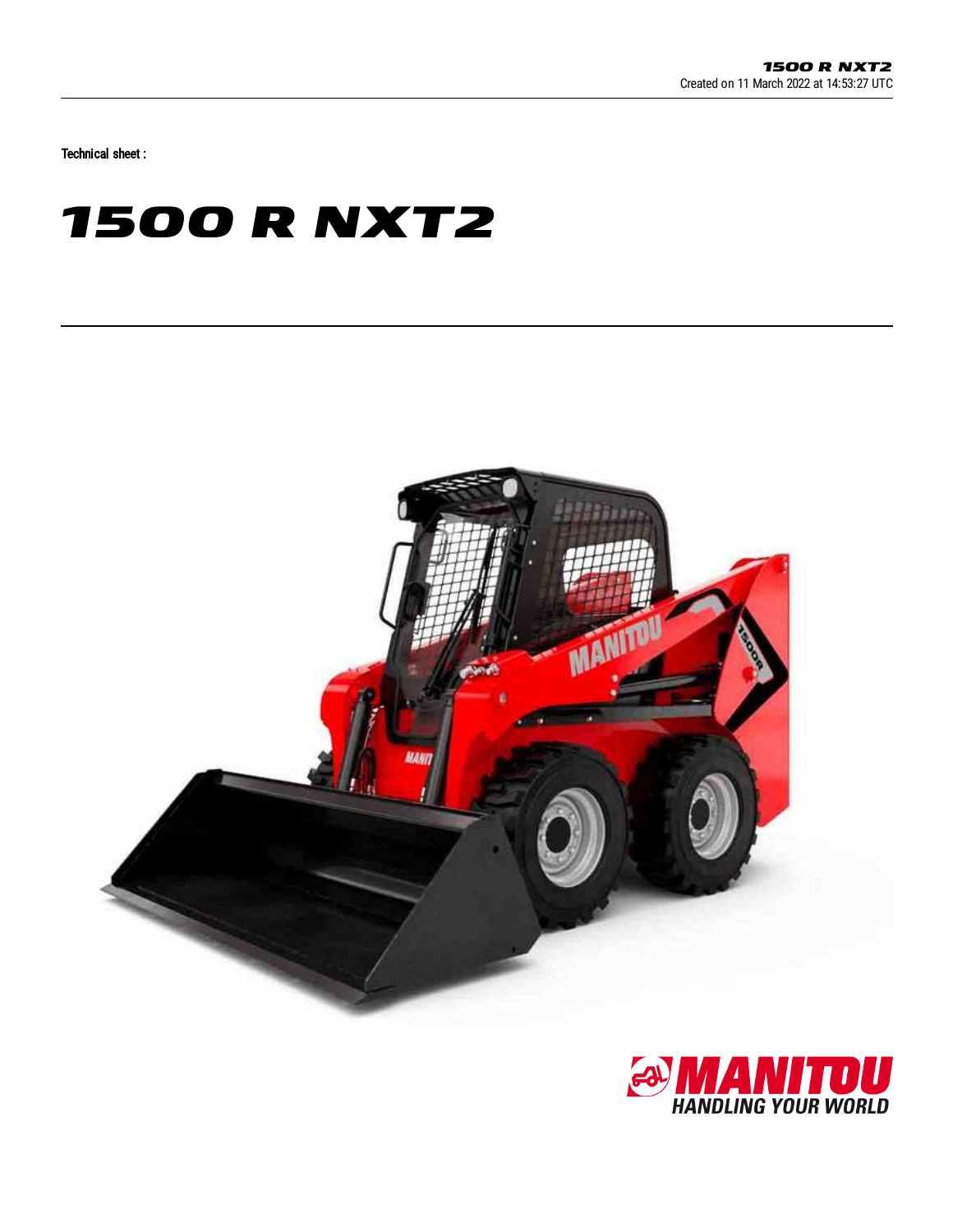| <b>Capacities</b>                                    |                | <b>Metric</b>             |
|------------------------------------------------------|----------------|---------------------------|
| <b>Rated Operating Capacity</b>                      |                | 680 kg                    |
| Rated Operating Capacity with Optional Counterweight |                | 748 kg                    |
| Unladen weight                                       |                | 2774 kg                   |
| <b>Weight and dimensions</b>                         |                |                           |
| Overall Operating Height - Fully Raised              | h27            | 3876 mm                   |
| Height to Hinge Pin - Fully Raised                   | h28            | 3018 mm                   |
| Overall Height to Top of ROPS                        | h17            | 1956 mm                   |
| Dump angle at full height                            | a <sub>5</sub> | 38 DEGREES                |
| Dump height                                          | h29            | 2380 mm                   |
| Overall length with bucket                           | 116            | 3101 mm                   |
| Dump reach - Full height                             |                | 579 mm                    |
| Rollback at ground                                   |                | 28 DEGREES                |
| Seat to ground height                                | h30            | 904 mm                    |
| Wheelbase                                            | y              | 986 mm                    |
| Overall width less bucket                            | b1             | 1562 mm                   |
| <b>Bucket Width</b>                                  | e1             | 1562 mm                   |
| Ground clearance                                     | m4             | 160 <sub>m</sub>          |
| Overall length - Less Bucket                         | 12             | 1580 mm                   |
| Departure angle                                      | a2             | 25 DEGREES                |
| Clearance Radius - Front with Bucket                 | <b>b18</b>     | 1869 mm                   |
| Clearance Circle - Front without Bucket              | <b>b19</b>     | 1153 mm                   |
| Clearance Circle - Rear                              | wa1            | 1466 mm                   |
| Performances                                         |                |                           |
| Travel speed (unladen)                               |                | 11.90 km/h                |
| Wheels                                               |                |                           |
| Standard tyres                                       |                | 10.00x16.5 HD             |
| Engine                                               |                |                           |
| Engine brand                                         |                | Yanmar                    |
| Engine model                                         |                | 4TNV88C-KMS               |
| Gross Power (kW)                                     |                | 34.30 kW                  |
| Max. torque / Engine rotation                        |                | 146.20 Nm / 2800 rpm      |
| Battery                                              |                | 12 V                      |
| Alternator                                           |                | 100 kW                    |
| Starter (kW)                                         |                | 2.30 kW                   |
| <b>Hydraulics</b>                                    |                |                           |
| Standard flow - Auxiliary hydraulics                 |                | 63.60 l/min               |
| Auxiliary Hydraulic Pressure                         |                | 207 Bar                   |
| <b>Tank capacities</b>                               |                |                           |
| Fuel tank                                            |                | 62.50 l                   |
| <b>Reservoir Capacity Hydraulics</b>                 |                | 391                       |
| Displacement                                         |                | 2.201                     |
| Coolant system capacity                              |                | 7.901                     |
| Noise and vibration                                  |                |                           |
| Environmental noise (LwA)                            |                | 82 dB                     |
| Noise at driving position (LpA)                      |                | 100 dB                    |
| Vibration to whole hand/arm                          |                | $< 1.90$ m/s <sup>2</sup> |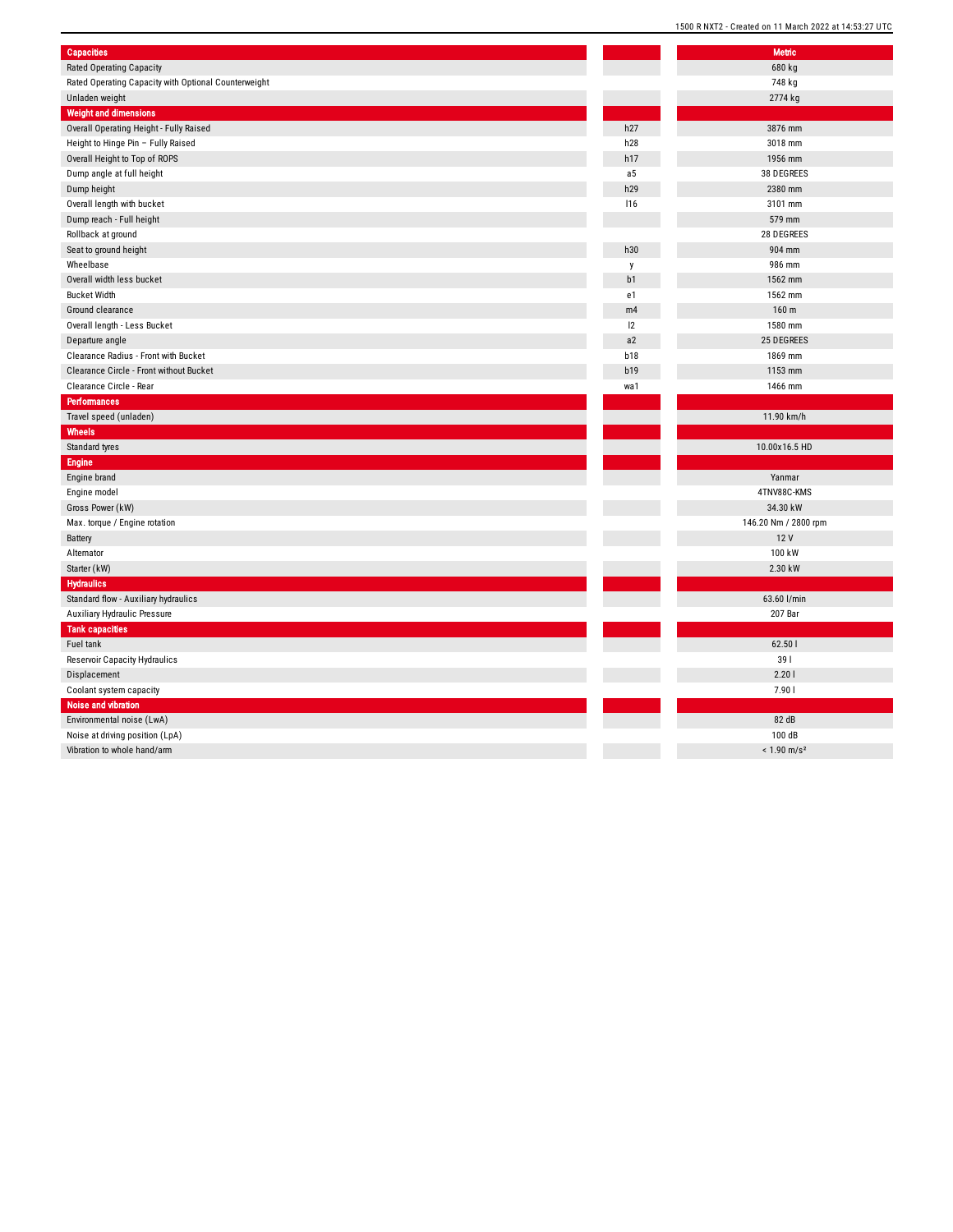